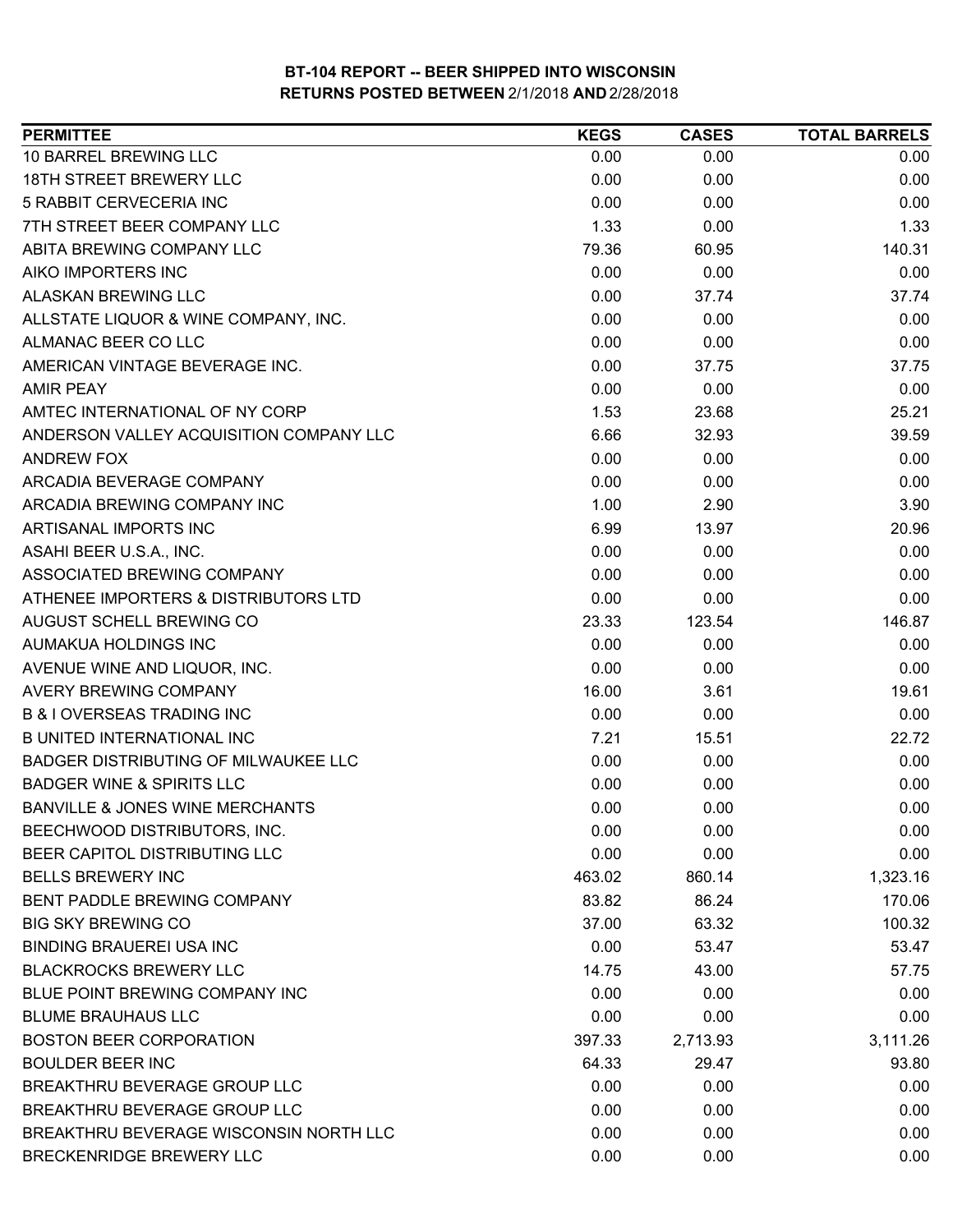| <b>PERMITTEE</b>                        | <b>KEGS</b> | <b>CASES</b> | <b>TOTAL BARRELS</b> |
|-----------------------------------------|-------------|--------------|----------------------|
| <b>BRIAN EWING</b>                      | 18.33       | 71.85        | 90.18                |
| <b>BROWN-FORMAN CORPORATION</b>         | 0.00        | 74.29        | 74.29                |
| <b>BUFFALO CREEK BREWING LLC</b>        | 0.00        | 0.00         | 0.00                 |
| <b>BURNING BROTHERS BREWING LLC</b>     | 0.00        | 0.00         | 0.00                 |
| C.J.W., INC.                            | 0.00        | 0.00         | 0.00                 |
| CANAL STREET BREWING CO LLC             | 49.50       | 631.77       | 681.27               |
| CAPITOL-HUSTING COMPANY, INC.           | 0.00        | 0.00         | 0.00                 |
| <b>CAROLE MINOGUE</b>                   | 0.00        | 0.00         | 0.00                 |
| <b>CASCADE BREWING COMPANY LLC</b>      | 0.00        | 0.00         | 0.00                 |
| CENTRAL BEER IMPORT & EXPORT INC        | 0.00        | 0.00         | 0.00                 |
| CHAS A BERNICK INC                      | 13.59       | 62.00        | 75.59                |
| CHAS A BERNICK INC                      | 11.01       | 19.26        | 30.27                |
| <b>CHATHAM IMPORTS INC</b>              | 0.00        | 0.00         | 0.00                 |
| <b>CHICAGO BREW WERKS INC</b>           | 0.00        | 0.00         | 0.00                 |
| <b>CHRIS MICHNER</b>                    | 11.00       | 32.66        | 43.66                |
| <b>CHRISTIAN P SCHAEFER</b>             | 0.00        | 23.23        | 23.23                |
| <b>CLASSIC BREWING COMPANY</b>          | 0.00        | 0.00         | 0.00                 |
| COLD SPRING BREWING COMPANY             | 0.00        | 0.00         | 0.00                 |
| <b>COMEBACK BREWING INC</b>             | 0.00        | 0.00         | 0.00                 |
| CORONADO BREWING COMPANY INC            | 17.50       | 17.42        | 34.92                |
| CRAFT BREW ALLIANCE INC                 | 0.00        | 0.00         | 0.00                 |
| <b>CRAFT IMPORTS LLC</b>                | 0.00        | 0.00         | 0.00                 |
| <b>CRAFT REVOLUTION LLC</b>             | 0.00        | 0.00         | 0.00                 |
| <b>CROWN IMPORTS LLC</b>                | 0.00        | 10,560.95    | 10,560.95            |
| <b>CUSTOM CALIFORNIA CRAFT BEER LLC</b> | 0.00        | 0.00         | 0.00                 |
| D&V INTERNATIONAL INC                   | 16.77       | 23.83        | 40.60                |
| <b>DANNY RAKOVIC</b>                    | 0.00        | 0.00         | 0.00                 |
| DEAN DISTRIBUTING, INC.                 | 0.00        | 0.00         | 0.00                 |
| DEAN DISTRIBUTING, INC.                 | 0.00        | 0.00         | 0.00                 |
| <b>DEBORAH MARIE WINTER</b>             | 0.00        | 0.00         | 0.00                 |
| DEFIANCE BREWERY LLC                    | 0.00        | 0.00         | 0.00                 |
| DESCHUTES BREWERY INC                   | 111.31      | 174.19       | 285.50               |
| DESTIHL HOLDINGS LLC                    | 0.00        | 0.00         | 0.00                 |
| DETROIT RIVERTOWN BREWING LLC           | 0.00        | 0.00         | 0.00                 |
| DIAGEO BEER COMPANY USA                 | 482.08      | 2,743.90     | 3,225.98             |
| DISCOUNT LIQUOR, INC.                   | 0.00        | 0.00         | 0.00                 |
| DOANE DISTRIBUTING, INC.                | 0.00        | 0.00         | 0.00                 |
| DOGFISH HEAD CRAFT BREWERY LLC          | 121.49      | 277.93       | 399.42               |
| DOYNA LTD                               | 0.00        | 5.96         | 5.96                 |
| DUVEL MOORTGAT USA LTD                  | 20.53       | 66.50        | 87.03                |
| E & J GALLO WINERY                      | 0.00        | 54.37        | 54.37                |
| EASTERN LIQUORS USA INC                 | 0.00        | 0.00         | 0.00                 |
| EL DORADO BEVERAGE CO                   | 0.00        | 0.00         | 0.00                 |
| ELYSIAN BREWING COMPANY INC             | 0.00        | 0.00         | 0.00                 |
| EPIC BREWING COMPANY LLC                | 46.75       | 76.44        | 123.19               |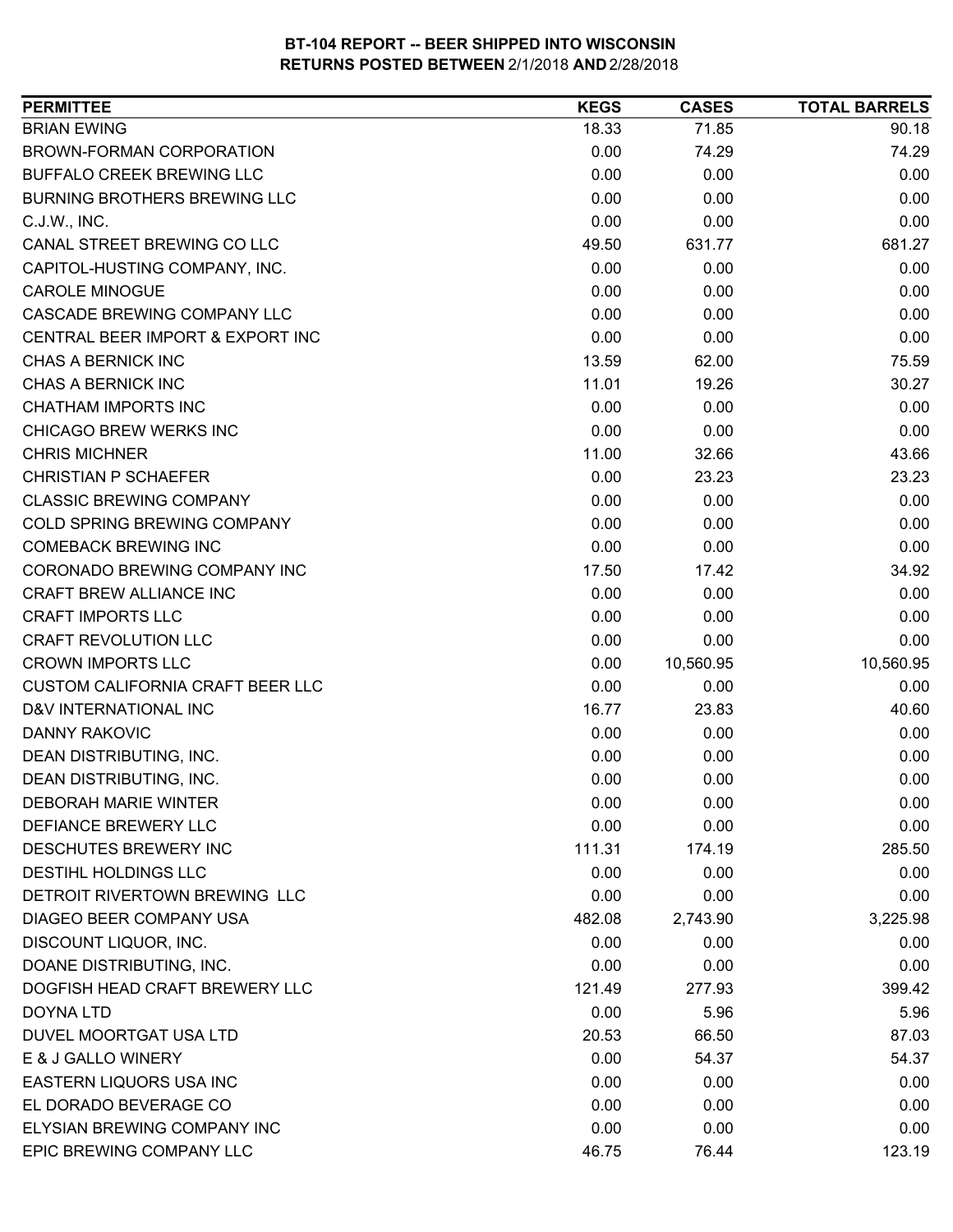| EPIC BREWING COMPANY LLC<br>0.00<br>0.00<br>0.00<br><b>FABIANO BROTHERS - WISCONSIN LLC</b><br>0.00<br>0.00<br>0.00<br>FLANIGAN DISTRIBUTING OF DOOR COUNTY, INC.<br>0.00<br>0.00<br>0.00<br>FLYING DOG BREWERY LLLP<br>4.17<br>53.81<br>49.64<br>FOUR SEASONS BEER DISTRIBUTORS INC<br>0.00<br>0.00<br>0.00<br>FRANK BEER SOUTH LLC<br>0.00<br>0.00<br>0.00<br>FRANK LIQUOR COMPANY, INC.<br>0.00<br>0.00<br>0.00<br>FRANK LIQUORS OF LA CROSSE, INC.<br>0.00<br>0.00<br>0.00<br>3.17<br>9.98<br>13.15<br>FRED R KARM JR<br>FULTON STREET BREWERY LLC<br>0.00<br>0.00<br>0.00<br><b>G &amp; F DISTRIBUTING INC</b><br>0.00<br>0.00<br>0.00<br><b>G K SKAGGS INC</b><br>36.03<br>0.00<br>36.03<br>GARY'S CORPORATION OF OAK CREEK<br>0.00<br>0.00<br>0.00<br><b>GELOSO BEVERAGE GROUP LLC</b><br>0.00<br>0.00<br>0.00<br>GENERAL BEER DISTRIBUTORS CO.<br>0.00<br>0.00<br>0.00<br><b>GENERAL BEER-NORTHEAST INC</b><br>0.00<br>0.00<br>0.00<br>0.00<br>GENERAL BEER-NORTHWEST, INC.<br>0.00<br>0.00<br>0.00<br>0.00<br>GENERAL BEER-NORTHWEST, INC.<br>0.00<br>GENERAL BEER-NORTHWEST, INC.<br>0.00<br>0.00<br>0.00<br>GENERAL BEVERAGE SALES CO.<br>0.00<br>0.00<br>0.00<br>GENERAL BEVERAGE SALES CO. -- OSHKOSH<br>0.00<br>0.00<br>0.00<br>GENERAL BEVERAGE SALES CO.-MILWAUKEE<br>0.00<br>0.00<br>0.00<br><b>GEORGE BOZIC JR</b><br>0.00<br>1.70<br>1.70<br><b>GFBC INC</b><br>0.00<br>0.00<br>0.00<br>0.00<br>0.00<br>0.00<br><b>GLOBAL VILLAGE IMPORTS LLC</b><br>0.00<br><b>GLORIA R RAGSDALE</b><br>0.00<br>0.00<br><b>GREAT CENTRAL BREWING LLC</b><br>0.00<br>0.00<br>0.00<br><b>GREGORY S HARDMAN</b><br>0.00<br>0.00<br>0.00<br><b>GTBC LLC</b><br>0.00<br>0.00<br>0.00<br>H C FOODS CO LTD<br>0.00<br>0.00<br>0.00<br>0.00<br>0.00<br>0.00<br>15.86<br>21.04<br>36.90<br><b>HARVEST MOON BREWING LLP</b><br>0.00<br>0.00<br>0.00<br>HEINEKEN USA INCORPORATED<br>130.13<br>2,423.12<br>2,553.25<br>HENDRICKS BEVERAGE, INC.<br>0.00<br>0.00<br>0.00<br><b>HIGH COUNTRY BREWERY INC</b><br>0.00<br>0.00<br>0.00<br>HOME BREW MART INC<br>113.61<br>0.00<br>113.61 | <b>PERMITTEE</b>              | <b>KEGS</b> | <b>CASES</b> | <b>TOTAL BARRELS</b> |
|-------------------------------------------------------------------------------------------------------------------------------------------------------------------------------------------------------------------------------------------------------------------------------------------------------------------------------------------------------------------------------------------------------------------------------------------------------------------------------------------------------------------------------------------------------------------------------------------------------------------------------------------------------------------------------------------------------------------------------------------------------------------------------------------------------------------------------------------------------------------------------------------------------------------------------------------------------------------------------------------------------------------------------------------------------------------------------------------------------------------------------------------------------------------------------------------------------------------------------------------------------------------------------------------------------------------------------------------------------------------------------------------------------------------------------------------------------------------------------------------------------------------------------------------------------------------------------------------------------------------------------------------------------------------------------------------------------------------------------------------------------------------------------------------------------------------------------------------------------------------------------------------------------------------------------------------------------------------------------------------------------------------------------------------------------------------------------|-------------------------------|-------------|--------------|----------------------|
|                                                                                                                                                                                                                                                                                                                                                                                                                                                                                                                                                                                                                                                                                                                                                                                                                                                                                                                                                                                                                                                                                                                                                                                                                                                                                                                                                                                                                                                                                                                                                                                                                                                                                                                                                                                                                                                                                                                                                                                                                                                                               |                               |             |              |                      |
|                                                                                                                                                                                                                                                                                                                                                                                                                                                                                                                                                                                                                                                                                                                                                                                                                                                                                                                                                                                                                                                                                                                                                                                                                                                                                                                                                                                                                                                                                                                                                                                                                                                                                                                                                                                                                                                                                                                                                                                                                                                                               |                               |             |              |                      |
|                                                                                                                                                                                                                                                                                                                                                                                                                                                                                                                                                                                                                                                                                                                                                                                                                                                                                                                                                                                                                                                                                                                                                                                                                                                                                                                                                                                                                                                                                                                                                                                                                                                                                                                                                                                                                                                                                                                                                                                                                                                                               |                               |             |              |                      |
|                                                                                                                                                                                                                                                                                                                                                                                                                                                                                                                                                                                                                                                                                                                                                                                                                                                                                                                                                                                                                                                                                                                                                                                                                                                                                                                                                                                                                                                                                                                                                                                                                                                                                                                                                                                                                                                                                                                                                                                                                                                                               |                               |             |              |                      |
|                                                                                                                                                                                                                                                                                                                                                                                                                                                                                                                                                                                                                                                                                                                                                                                                                                                                                                                                                                                                                                                                                                                                                                                                                                                                                                                                                                                                                                                                                                                                                                                                                                                                                                                                                                                                                                                                                                                                                                                                                                                                               |                               |             |              |                      |
|                                                                                                                                                                                                                                                                                                                                                                                                                                                                                                                                                                                                                                                                                                                                                                                                                                                                                                                                                                                                                                                                                                                                                                                                                                                                                                                                                                                                                                                                                                                                                                                                                                                                                                                                                                                                                                                                                                                                                                                                                                                                               |                               |             |              |                      |
|                                                                                                                                                                                                                                                                                                                                                                                                                                                                                                                                                                                                                                                                                                                                                                                                                                                                                                                                                                                                                                                                                                                                                                                                                                                                                                                                                                                                                                                                                                                                                                                                                                                                                                                                                                                                                                                                                                                                                                                                                                                                               |                               |             |              |                      |
|                                                                                                                                                                                                                                                                                                                                                                                                                                                                                                                                                                                                                                                                                                                                                                                                                                                                                                                                                                                                                                                                                                                                                                                                                                                                                                                                                                                                                                                                                                                                                                                                                                                                                                                                                                                                                                                                                                                                                                                                                                                                               |                               |             |              |                      |
|                                                                                                                                                                                                                                                                                                                                                                                                                                                                                                                                                                                                                                                                                                                                                                                                                                                                                                                                                                                                                                                                                                                                                                                                                                                                                                                                                                                                                                                                                                                                                                                                                                                                                                                                                                                                                                                                                                                                                                                                                                                                               |                               |             |              |                      |
|                                                                                                                                                                                                                                                                                                                                                                                                                                                                                                                                                                                                                                                                                                                                                                                                                                                                                                                                                                                                                                                                                                                                                                                                                                                                                                                                                                                                                                                                                                                                                                                                                                                                                                                                                                                                                                                                                                                                                                                                                                                                               |                               |             |              |                      |
|                                                                                                                                                                                                                                                                                                                                                                                                                                                                                                                                                                                                                                                                                                                                                                                                                                                                                                                                                                                                                                                                                                                                                                                                                                                                                                                                                                                                                                                                                                                                                                                                                                                                                                                                                                                                                                                                                                                                                                                                                                                                               |                               |             |              |                      |
|                                                                                                                                                                                                                                                                                                                                                                                                                                                                                                                                                                                                                                                                                                                                                                                                                                                                                                                                                                                                                                                                                                                                                                                                                                                                                                                                                                                                                                                                                                                                                                                                                                                                                                                                                                                                                                                                                                                                                                                                                                                                               |                               |             |              |                      |
|                                                                                                                                                                                                                                                                                                                                                                                                                                                                                                                                                                                                                                                                                                                                                                                                                                                                                                                                                                                                                                                                                                                                                                                                                                                                                                                                                                                                                                                                                                                                                                                                                                                                                                                                                                                                                                                                                                                                                                                                                                                                               |                               |             |              |                      |
|                                                                                                                                                                                                                                                                                                                                                                                                                                                                                                                                                                                                                                                                                                                                                                                                                                                                                                                                                                                                                                                                                                                                                                                                                                                                                                                                                                                                                                                                                                                                                                                                                                                                                                                                                                                                                                                                                                                                                                                                                                                                               |                               |             |              |                      |
|                                                                                                                                                                                                                                                                                                                                                                                                                                                                                                                                                                                                                                                                                                                                                                                                                                                                                                                                                                                                                                                                                                                                                                                                                                                                                                                                                                                                                                                                                                                                                                                                                                                                                                                                                                                                                                                                                                                                                                                                                                                                               |                               |             |              |                      |
|                                                                                                                                                                                                                                                                                                                                                                                                                                                                                                                                                                                                                                                                                                                                                                                                                                                                                                                                                                                                                                                                                                                                                                                                                                                                                                                                                                                                                                                                                                                                                                                                                                                                                                                                                                                                                                                                                                                                                                                                                                                                               |                               |             |              |                      |
|                                                                                                                                                                                                                                                                                                                                                                                                                                                                                                                                                                                                                                                                                                                                                                                                                                                                                                                                                                                                                                                                                                                                                                                                                                                                                                                                                                                                                                                                                                                                                                                                                                                                                                                                                                                                                                                                                                                                                                                                                                                                               |                               |             |              |                      |
|                                                                                                                                                                                                                                                                                                                                                                                                                                                                                                                                                                                                                                                                                                                                                                                                                                                                                                                                                                                                                                                                                                                                                                                                                                                                                                                                                                                                                                                                                                                                                                                                                                                                                                                                                                                                                                                                                                                                                                                                                                                                               |                               |             |              |                      |
|                                                                                                                                                                                                                                                                                                                                                                                                                                                                                                                                                                                                                                                                                                                                                                                                                                                                                                                                                                                                                                                                                                                                                                                                                                                                                                                                                                                                                                                                                                                                                                                                                                                                                                                                                                                                                                                                                                                                                                                                                                                                               |                               |             |              |                      |
|                                                                                                                                                                                                                                                                                                                                                                                                                                                                                                                                                                                                                                                                                                                                                                                                                                                                                                                                                                                                                                                                                                                                                                                                                                                                                                                                                                                                                                                                                                                                                                                                                                                                                                                                                                                                                                                                                                                                                                                                                                                                               |                               |             |              |                      |
|                                                                                                                                                                                                                                                                                                                                                                                                                                                                                                                                                                                                                                                                                                                                                                                                                                                                                                                                                                                                                                                                                                                                                                                                                                                                                                                                                                                                                                                                                                                                                                                                                                                                                                                                                                                                                                                                                                                                                                                                                                                                               |                               |             |              |                      |
|                                                                                                                                                                                                                                                                                                                                                                                                                                                                                                                                                                                                                                                                                                                                                                                                                                                                                                                                                                                                                                                                                                                                                                                                                                                                                                                                                                                                                                                                                                                                                                                                                                                                                                                                                                                                                                                                                                                                                                                                                                                                               |                               |             |              |                      |
|                                                                                                                                                                                                                                                                                                                                                                                                                                                                                                                                                                                                                                                                                                                                                                                                                                                                                                                                                                                                                                                                                                                                                                                                                                                                                                                                                                                                                                                                                                                                                                                                                                                                                                                                                                                                                                                                                                                                                                                                                                                                               |                               |             |              |                      |
|                                                                                                                                                                                                                                                                                                                                                                                                                                                                                                                                                                                                                                                                                                                                                                                                                                                                                                                                                                                                                                                                                                                                                                                                                                                                                                                                                                                                                                                                                                                                                                                                                                                                                                                                                                                                                                                                                                                                                                                                                                                                               |                               |             |              |                      |
|                                                                                                                                                                                                                                                                                                                                                                                                                                                                                                                                                                                                                                                                                                                                                                                                                                                                                                                                                                                                                                                                                                                                                                                                                                                                                                                                                                                                                                                                                                                                                                                                                                                                                                                                                                                                                                                                                                                                                                                                                                                                               |                               |             |              |                      |
|                                                                                                                                                                                                                                                                                                                                                                                                                                                                                                                                                                                                                                                                                                                                                                                                                                                                                                                                                                                                                                                                                                                                                                                                                                                                                                                                                                                                                                                                                                                                                                                                                                                                                                                                                                                                                                                                                                                                                                                                                                                                               |                               |             |              |                      |
|                                                                                                                                                                                                                                                                                                                                                                                                                                                                                                                                                                                                                                                                                                                                                                                                                                                                                                                                                                                                                                                                                                                                                                                                                                                                                                                                                                                                                                                                                                                                                                                                                                                                                                                                                                                                                                                                                                                                                                                                                                                                               |                               |             |              |                      |
|                                                                                                                                                                                                                                                                                                                                                                                                                                                                                                                                                                                                                                                                                                                                                                                                                                                                                                                                                                                                                                                                                                                                                                                                                                                                                                                                                                                                                                                                                                                                                                                                                                                                                                                                                                                                                                                                                                                                                                                                                                                                               |                               |             |              |                      |
|                                                                                                                                                                                                                                                                                                                                                                                                                                                                                                                                                                                                                                                                                                                                                                                                                                                                                                                                                                                                                                                                                                                                                                                                                                                                                                                                                                                                                                                                                                                                                                                                                                                                                                                                                                                                                                                                                                                                                                                                                                                                               |                               |             |              |                      |
|                                                                                                                                                                                                                                                                                                                                                                                                                                                                                                                                                                                                                                                                                                                                                                                                                                                                                                                                                                                                                                                                                                                                                                                                                                                                                                                                                                                                                                                                                                                                                                                                                                                                                                                                                                                                                                                                                                                                                                                                                                                                               |                               |             |              |                      |
|                                                                                                                                                                                                                                                                                                                                                                                                                                                                                                                                                                                                                                                                                                                                                                                                                                                                                                                                                                                                                                                                                                                                                                                                                                                                                                                                                                                                                                                                                                                                                                                                                                                                                                                                                                                                                                                                                                                                                                                                                                                                               | <b>HALES ALES LTD</b>         |             |              |                      |
|                                                                                                                                                                                                                                                                                                                                                                                                                                                                                                                                                                                                                                                                                                                                                                                                                                                                                                                                                                                                                                                                                                                                                                                                                                                                                                                                                                                                                                                                                                                                                                                                                                                                                                                                                                                                                                                                                                                                                                                                                                                                               | HARPOON DISTRIBUTING COMPANY  |             |              |                      |
|                                                                                                                                                                                                                                                                                                                                                                                                                                                                                                                                                                                                                                                                                                                                                                                                                                                                                                                                                                                                                                                                                                                                                                                                                                                                                                                                                                                                                                                                                                                                                                                                                                                                                                                                                                                                                                                                                                                                                                                                                                                                               |                               |             |              |                      |
|                                                                                                                                                                                                                                                                                                                                                                                                                                                                                                                                                                                                                                                                                                                                                                                                                                                                                                                                                                                                                                                                                                                                                                                                                                                                                                                                                                                                                                                                                                                                                                                                                                                                                                                                                                                                                                                                                                                                                                                                                                                                               |                               |             |              |                      |
|                                                                                                                                                                                                                                                                                                                                                                                                                                                                                                                                                                                                                                                                                                                                                                                                                                                                                                                                                                                                                                                                                                                                                                                                                                                                                                                                                                                                                                                                                                                                                                                                                                                                                                                                                                                                                                                                                                                                                                                                                                                                               |                               |             |              |                      |
|                                                                                                                                                                                                                                                                                                                                                                                                                                                                                                                                                                                                                                                                                                                                                                                                                                                                                                                                                                                                                                                                                                                                                                                                                                                                                                                                                                                                                                                                                                                                                                                                                                                                                                                                                                                                                                                                                                                                                                                                                                                                               |                               |             |              |                      |
|                                                                                                                                                                                                                                                                                                                                                                                                                                                                                                                                                                                                                                                                                                                                                                                                                                                                                                                                                                                                                                                                                                                                                                                                                                                                                                                                                                                                                                                                                                                                                                                                                                                                                                                                                                                                                                                                                                                                                                                                                                                                               |                               |             |              |                      |
|                                                                                                                                                                                                                                                                                                                                                                                                                                                                                                                                                                                                                                                                                                                                                                                                                                                                                                                                                                                                                                                                                                                                                                                                                                                                                                                                                                                                                                                                                                                                                                                                                                                                                                                                                                                                                                                                                                                                                                                                                                                                               | HOP BUTCHER FOR THE WORLD LLC | 0.00        | 0.00         | 0.00                 |
| 0.00<br>0.00<br>0.00                                                                                                                                                                                                                                                                                                                                                                                                                                                                                                                                                                                                                                                                                                                                                                                                                                                                                                                                                                                                                                                                                                                                                                                                                                                                                                                                                                                                                                                                                                                                                                                                                                                                                                                                                                                                                                                                                                                                                                                                                                                          | <b>ILLYRIAN IMPORT INC</b>    |             |              |                      |
| 7.50<br>14.91<br>22.41                                                                                                                                                                                                                                                                                                                                                                                                                                                                                                                                                                                                                                                                                                                                                                                                                                                                                                                                                                                                                                                                                                                                                                                                                                                                                                                                                                                                                                                                                                                                                                                                                                                                                                                                                                                                                                                                                                                                                                                                                                                        | INDEED BREWING COMPANY LLC    |             |              |                      |
| INDIAN PEAKS BREWING COMPANY<br>98.31<br>55.81<br>42.50                                                                                                                                                                                                                                                                                                                                                                                                                                                                                                                                                                                                                                                                                                                                                                                                                                                                                                                                                                                                                                                                                                                                                                                                                                                                                                                                                                                                                                                                                                                                                                                                                                                                                                                                                                                                                                                                                                                                                                                                                       |                               |             |              |                      |
| INTERNATIONAL DISTILLERS & VINTERS LTD<br>0.00<br>0.00<br>0.00                                                                                                                                                                                                                                                                                                                                                                                                                                                                                                                                                                                                                                                                                                                                                                                                                                                                                                                                                                                                                                                                                                                                                                                                                                                                                                                                                                                                                                                                                                                                                                                                                                                                                                                                                                                                                                                                                                                                                                                                                |                               |             |              |                      |
| 0.00<br><b>INTERTRADE USA COMPANY</b><br>0.00<br>0.00                                                                                                                                                                                                                                                                                                                                                                                                                                                                                                                                                                                                                                                                                                                                                                                                                                                                                                                                                                                                                                                                                                                                                                                                                                                                                                                                                                                                                                                                                                                                                                                                                                                                                                                                                                                                                                                                                                                                                                                                                         |                               |             |              |                      |
| 0.00<br>0.00<br>0.00                                                                                                                                                                                                                                                                                                                                                                                                                                                                                                                                                                                                                                                                                                                                                                                                                                                                                                                                                                                                                                                                                                                                                                                                                                                                                                                                                                                                                                                                                                                                                                                                                                                                                                                                                                                                                                                                                                                                                                                                                                                          | <b>IRENE WAGNER</b>           |             |              |                      |
| <b>ISLAND CITY BREWING COMPANY LLC</b><br>0.32<br>0.32<br>0.00                                                                                                                                                                                                                                                                                                                                                                                                                                                                                                                                                                                                                                                                                                                                                                                                                                                                                                                                                                                                                                                                                                                                                                                                                                                                                                                                                                                                                                                                                                                                                                                                                                                                                                                                                                                                                                                                                                                                                                                                                |                               |             |              |                      |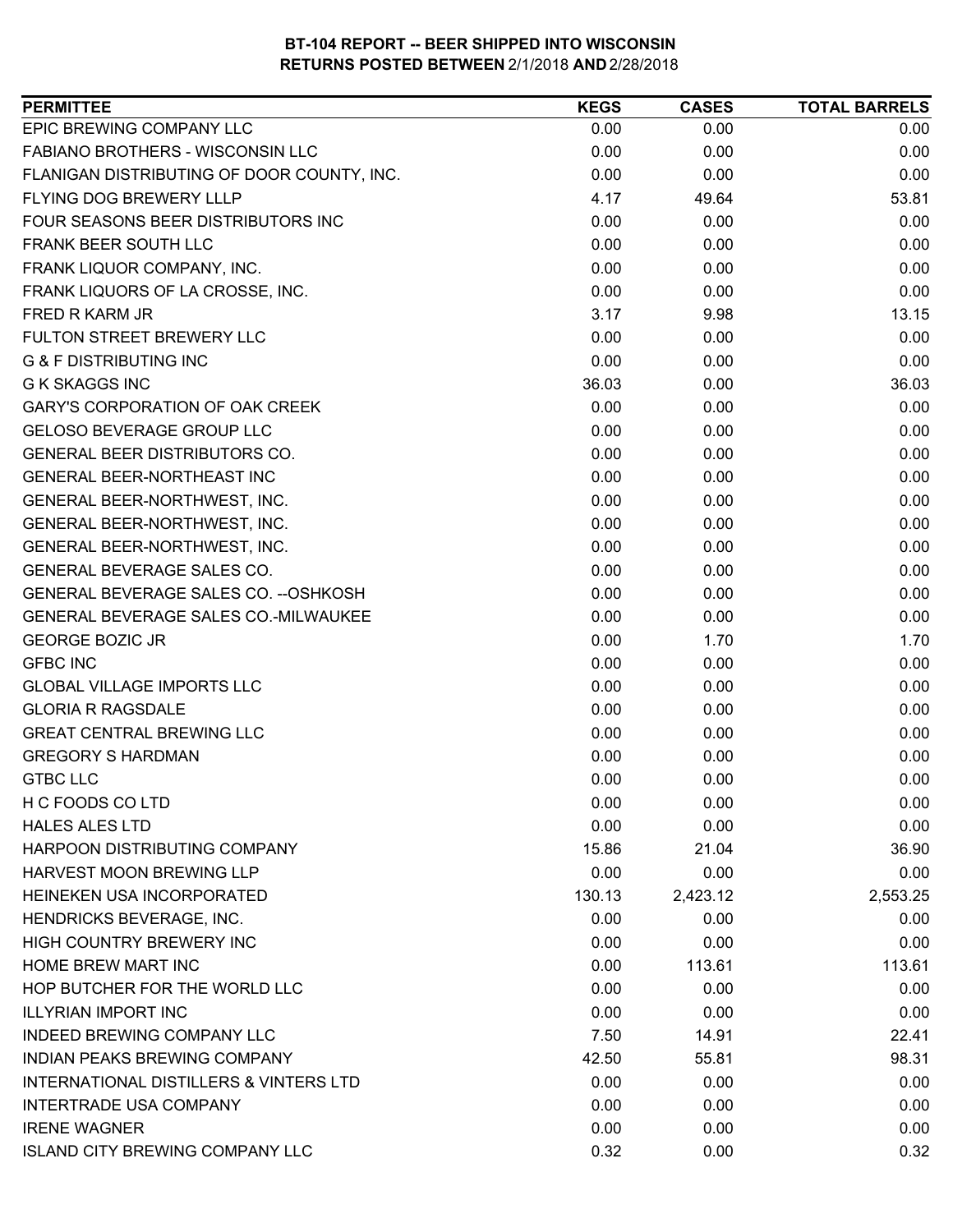| <b>PERMITTEE</b>                      | <b>KEGS</b> | <b>CASES</b> | <b>TOTAL BARRELS</b> |
|---------------------------------------|-------------|--------------|----------------------|
| <b>JAW PROPERTIES LLC</b>             | 0.00        | 0.00         | 0.00                 |
| <b>JBR BREWING LLC</b>                | 0.00        | 0.00         | 0.00                 |
| <b>JDZ INC</b>                        | 0.00        | 0.00         | 0.00                 |
| <b>JOSHUA DETH</b>                    | 40.67       | 176.61       | 217.28               |
| KAY BEER DISTRIBUTING, INC.           | 0.00        | 0.00         | 0.00                 |
| KEWEENAW BREWING CO LLC               | 76.77       | 70.63        | 147.40               |
| KOJIMA & INTERNATIONAL ASSOCIATES INC | 0.00        | 0.00         | 0.00                 |
| KUHNHENN BREWING CO LLC               | 0.00        | 0.00         | 0.00                 |
| <b>LABATT USA OPERATING CO LLC</b>    | 24.00       | 1,158.47     | 1,182.47             |
| <b>LAGUNITAS BREWING CO</b>           | 225.00      | 496.14       | 721.14               |
| LAKE SUPERIOR BREWING CO LLC          | 2.33        | 4.06         | 6.39                 |
| LEE BEVERAGE OF WISCONSIN LLC         | 0.00        | 0.00         | 0.00                 |
| LEE BEVERAGE OF WISCONSIN LLC         | 0.00        | 0.00         | 0.00                 |
| LEE BEVERAGE OF WISCONSIN LLC         | 0.00        | 0.00         | 0.00                 |
| LEFT COAST BREWING CO                 | 0.67        | 7.62         | 8.29                 |
| LENA BEVERAGE COMPANY                 | 8.48        | 14.50        | 22.98                |
| LIFT BRIDGE BREWING TECHNOLOGIES LLC  | 16.33       | 14.76        | 31.09                |
| LOUIS GLUNZ BEER INC                  | 12.40       | 86.79        | 99.19                |
| <b>MANKATO BREWERY LLC</b>            | 0.00        | 0.00         | 0.00                 |
| MANNEKEN-BRUSSEL IMPORTS INC          | 0.00        | 16.48        | 16.48                |
| MARK ANTHONY BRANDS INC               | 0.00        | 1,074.74     | 1,074.74             |
| MERCENARY BREWERY & DISTILLERY LLC    | 0.00        | 0.00         | 0.00                 |
| MERCHANT DU VIN CORPORATION           | 13.64       | 54.04        | 67.68                |
| METROPOLITAN BREWING LLC              | 9.33        | 6.55         | 15.88                |
| <b>MHW LTD</b>                        | 7.67        | 4.86         | 12.53                |
| MICHAUD DISTRIBUTING INC              | 0.00        | 0.00         | 0.00                 |
| MIKERPHONE BREWING LLC                | 0.00        | 0.00         | 0.00                 |
| MOR-DALL ENTERPRISES INC.             | 0.00        | 0.00         | 0.00                 |
| MOTHER LODE BREWING LLC               | 0.00        | 0.00         | 0.00                 |
| MOUNTAINEER HOLDINGS LLC              | 0.00        | 0.00         | 0.00                 |
| MUTUAL WHOLESALE LIQUOR INC           | 0.00        | 0.00         | 0.00                 |
| NEBRASKA BREWING CO INC               | 4.00        | 12.34        | 16.34                |
| NEW BELGIUM BREWING COMPANY INC       | 300.83      | 1,371.98     | 1,672.81             |
| NEW HOLLAND BREWING CO LLC            | 0.00        | 0.00         | 0.00                 |
| NEW YORK MUTUAL TRADING CO INC        | 0.00        | 0.00         | 0.00                 |
| NOELKE DISTRIBUTORS, INC.             | 0.00        | 0.00         | 0.00                 |
| NORTH COAST BREWING CO INC            | 3.50        | 25.39        | 28.89                |
| NORTHWEST BEVERAGES, INC.             | 0.00        | 0.00         | 0.00                 |
| NOUVEAU VENTURES LLC                  | 0.00        | 0.00         | 0.00                 |
| ODELL BREWING COMPANY                 | 0.00        | 0.00         | 0.00                 |
| OREGON BREWING COMPANY INC            | 9.37        | 16.45        | 25.82                |
| OTT SCHWEITZER DISTRIBUTORSHIP, INC.  | 0.00        | 0.00         | 0.00                 |
| PABST BREWING COMPANY LLC             | 51.33       | 648.88       | 700.21               |
| PAMPA BEVERAGES LLC                   | 0.00        | 0.00         | 0.00                 |
| PARADOX BEER COMPANY INC              | 0.00        | 0.00         | 0.00                 |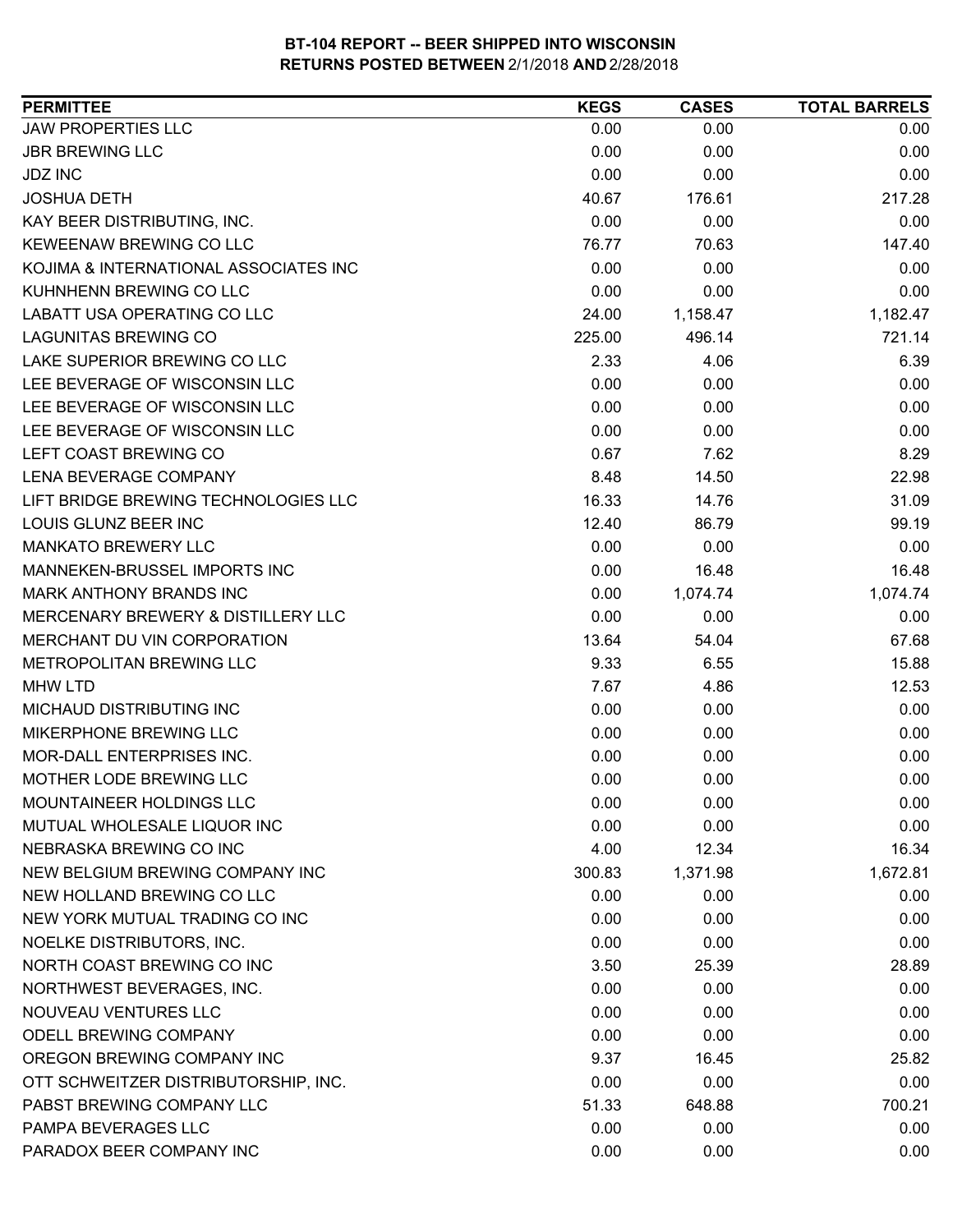| <b>PERMITTEE</b>                      | <b>KEGS</b> | <b>CASES</b> | <b>TOTAL BARRELS</b> |
|---------------------------------------|-------------|--------------|----------------------|
| PARK RIDGE DISTRIBUTING, INC.         | 0.00        | 0.00         | 0.00                 |
| PATERNO IMPORTS LTD                   | 0.00        | 0.00         | 0.00                 |
| PAULANER USA LLC                      | 236.90      | 171.71       | 408.61               |
| PEHLER DISTRIBUTING, INC.             | 0.00        | 0.00         | 0.00                 |
| PERENNIAL PARTNERS LLC                | 6.67        | 4.30         | 10.97                |
| PHIL KNUTSEN                          | 0.00        | 0.00         | 0.00                 |
| PHILLIPS WINE COMPANY                 | 0.00        | 0.00         | 0.00                 |
| PIPEWORKS PRODUCTION LLC              | 0.00        | 0.00         | 0.00                 |
| PRAIRIE KRAFTS INC                    | 0.00        | 0.00         | 0.00                 |
| PROST BREWING COMPANY LLC             | 3.00        | 7.80         | 10.80                |
| RATAS WHOLESALE LIQUOR COMPANY        | 0.00        | 0.00         | 0.00                 |
| <b>RAVEN BRANDS INC</b>               | 0.00        | 0.00         | 0.00                 |
| RELETA BREWING COMPANY LLC            | 0.00        | 0.00         | 0.00                 |
| <b>RENEGADE BREWING COMPANY LLC</b>   | 0.00        | 0.00         | 0.00                 |
| <b>RICHARD D KATECHIS</b>             | 107.41      | 209.43       | 316.84               |
| S & H INDEPENDENT PREMIUM BRANDS LLC  | 29.50       | 0.00         | 29.50                |
| S. & S. DISTRIBUTING, INC.            | 0.00        | 0.00         | 0.00                 |
| S. & S. DISTRIBUTING, INC.            | 0.00        | 0.00         | 0.00                 |
| SAPPORO USA INC                       | 3.40        | 21.80        | 25.20                |
| SAUGATUCK BREWING COMPANY INC         | 15.66       | 41.74        | 57.40                |
| <b>SHANE WELCH</b>                    | 3.57        | 36.40        | 39.97                |
| SHELTON BROTHERS INC                  | 0.60        | 1.64         | 2.24                 |
| SHORTS BREWING COMPANY                | 16.67       | 25.83        | 42.50                |
| SINGHA NORTH AMERICA INC              | 0.00        | 0.00         | 0.00                 |
| SOLEMN OATH BREWERY LLC               | 25.17       | 7.26         | 32.43                |
| SOUTHERN TIER BREWING COMPANY LLC     | 8.16        | 21.50        | 29.66                |
| SP3 LLC                               | 0.00        | 0.00         | 0.00                 |
| <b>SRB OPERATIONS LLC</b>             | 0.00        | 0.00         | 0.00                 |
| ST KILLIAN IMPORTING CO INC           | 57.76       | 283.76       | 341.52               |
| STANLEY STAWSKI DIST CO INC           | 0.00        | 41.89        | 41.89                |
| <b>STEVE CRIDER</b>                   | 0.00        | 0.00         | 0.00                 |
| STONE BREWING CO LLC                  | 89.34       | 170.43       | 259.77               |
| SUMMIT BREWING COMPANY                | 96.67       | 224.66       | 321.33               |
| SUN KING BREWING CO LLC               | 0.00        | 0.00         | 0.00                 |
| SUPERIOR BEVERAGES LLC                | 0.00        | 0.00         | 0.00                 |
| <b>SURLY BREWING COMPANY</b>          | 184.80      | 248.17       | 432.97               |
| SURVILLE ENTERPRISES CORP             | 0.00        | 0.00         | 0.00                 |
| <b>SYLWESTER KOLAKOWSKI</b>           | 0.00        | 0.00         | 0.00                 |
| TABLEBLUFF BREWING CO INC             | 0.00        | 0.00         | 0.00                 |
| THE BROOKLYN BREWERY CORPORATION      | 0.00        | 0.00         | 0.00                 |
| THE BRUERY LLC                        | 0.00        | 0.00         | 0.00                 |
| THE CHURCH STREET BREWING COMPANY LLC | 0.00        | 0.00         | 0.00                 |
| THE DUDES' BREWING COMPANY LLC        | 0.00        | 0.00         | 0.00                 |
| THE GAMBRINUS COMPANY                 | 70.00       | 228.17       | 298.17               |
| THE GREAT LAKES BREWING CO            | 75.19       | 130.79       | 205.98               |